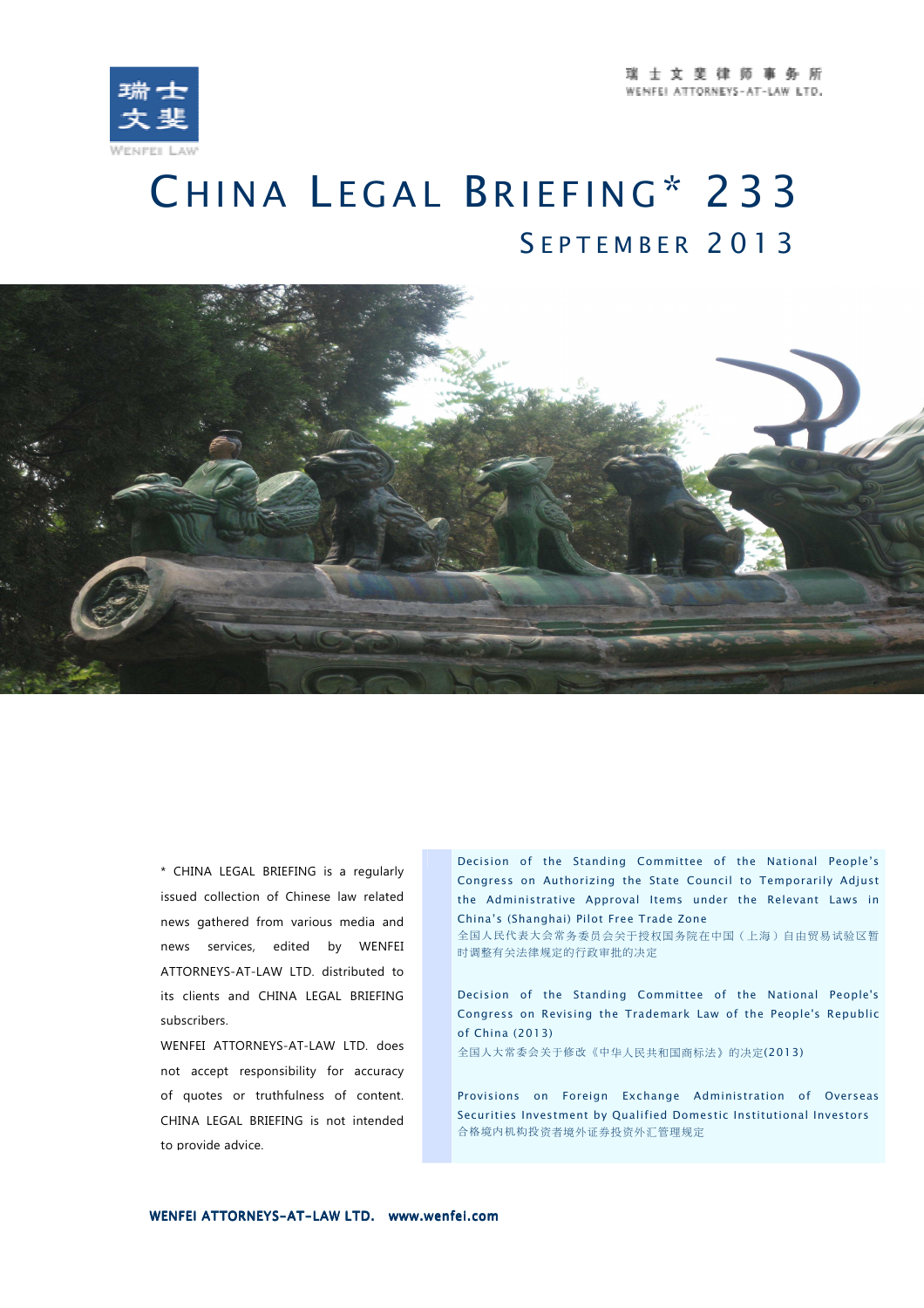Decision of the Standing Committee of the National People's Congress on Authorizing the State Council to Temporarily Adjust the Administrative Approval Items under the Relevant Laws in China's (Shanghai) Pilot Free Trade Zone 全国人民代表大会常务委员会关于授权国务院在中国( 全国人民代表大会常务委员会关于授权国务院在中国(上海)自由贸易试验 区暂时调整有关法律规定的行政审批的决定

| <b>(Issued by)</b>    | the Standing Committee of the National People's Congress |  |
|-----------------------|----------------------------------------------------------|--|
| <b>Subject</b>        | <b>Free Trade Zone</b>                                   |  |
| <b>Promulgated on</b> | August 30, 2013                                          |  |
| Effective from        | October 1, 2013                                          |  |
| (Source)              | www.npc.gov.cn                                           |  |

The State Council will temporarily adjust various administrative examination and approval items stipulated in three laws with respect to wholly foreign-owned enterprises ("WFOE"), Chinese-foreign equity joint ventures ("EJV") and Chineseforeign cooperative joint ventures ("CJV") in the pilot free trade zone in Shanghai by abandoning the requirement of a prior approval in favour of a record management system. The adjustments will be in effect as of October 1, 2013 in the Shanghai Waigaoqiao Free Trade Zone, the Waigaoqiao Logistics Free Trade Zone, the Yangshan Free Trade Port Area and the Pudong Airport Comprehensive Free Trade Zone (which together make up the Shanghai pilot free trade zone) for a pilot duration of 3 years. A subsequent amendment of the relevant laws is envisaged if the adjustments prove feasible in practice, otherwise the previous approval system will be reinstated.

The following provisions will be adjusted:

*I. Law of the People's Republic of China on Wholly Foreign-Owned Enterprises (promulgated on April 12, 1986, amended on October 31, 2000)* 

> Obligation to undergo examination and approval by the competent authorities in case of the establishment, a division, a merger or another material alteration of a WFOE; obligation to seek prior approval for an extension of the business term of a WFOE (articles 6, 10 and 20, respectively).

*II. Law of the People's Republic of China on Chinese-Foreign Equity Joint Ventures (promulgated on July 8, 1979, amended on March 15, 2001)* 

Obligation to submit agreements, contracts and articles of association of an EJV to the competent authorities for examination and approval; obligation to request prior approval for an extension of the business term or a termination of an EJV due to severe losses or force majeure (articles 3, 13 and 14, respectively).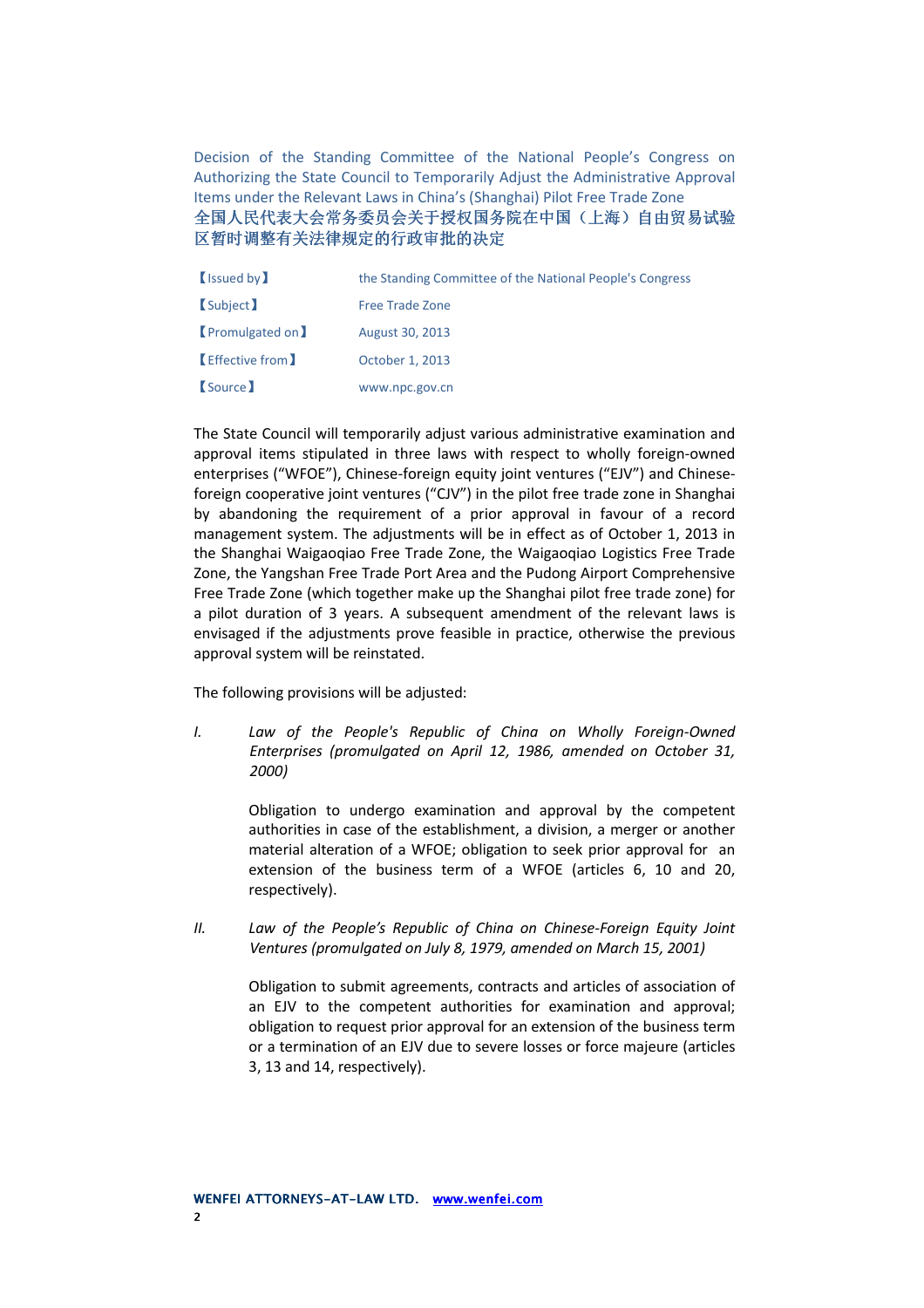III. *Law of the People's Republic of China on Chinese-Foreign Cooperative Joint Ventures (promulgated on April 13, 1988, amended on October 31, 2000)*

> Obligation to submit agreements, contracts, articles of association and other relevant documents for examination and approval by the authorities in case of the establishment of a CJV or in case of major amendments to those documents; obligation to report the transfer of rights and obligations of a party to a CJV; obligation to seek prior approval for an assignment of the management of an CJV to a third party and for an extension of the business term (articles 5, 7, 10, 12(2) and 24, respectively).

Decision of the Standing Committee of the National People's Congress on Revising the Trademark Law of the People's Republic of China (2013) 全国人大常委会关于修改《 全国人大常委会关于修改《中华人民共和国商标法 中华人民共和国商标法中华人民共和国商标法》的决定**(2013)** 

| <b>(Issued by)</b>    | the Standing Committee of the National People's Congress |  |
|-----------------------|----------------------------------------------------------|--|
| <b>Subject</b>        | <b>Trademark Law</b>                                     |  |
| <b>Promulgated on</b> | August 30, 2013                                          |  |
| Effective from        | May 1, 2014                                              |  |
| <b>Source</b>         | www.npc.gov.cn                                           |  |

On August 30, 2013, the Standing Committee of the National People's Congress promulgated *the Decision of the Standing Committee of the National People's Congress on Revising the Trademark Law of the People's Republic of China (2013) ("the Decision")*, which shall be effective on May 1, 2014. The Decision, aiming at guaranteeing a fair market for trademark holders, will help implement China's intellectual property strategy and play an effective role in the trademark system. Detailed amendments to the Trademark Law as prescribed in the Decision are as follows:

I. Trademark infringements are subject to higher compensation

Considering the high costs of safeguarding the interests of victims in trademark infringement cases, the new Trademark Law adds rules on punitive damages. In serious cases of malicious infringement upon the right to exclusive use of a registered trademark, the amount of compensation may be as high as three times the rights-holders' losses incurred as a result of the infringement, the proceeds obtained by the infringer or the license fee to which the use of the trademark would have been subject.

The new Trademark Law also raises the compensation ceiling for a trademark infringement from RMB 500,000 to 3,000,000, which is intended to strengthen the protection of the rights-holders' trademark rights.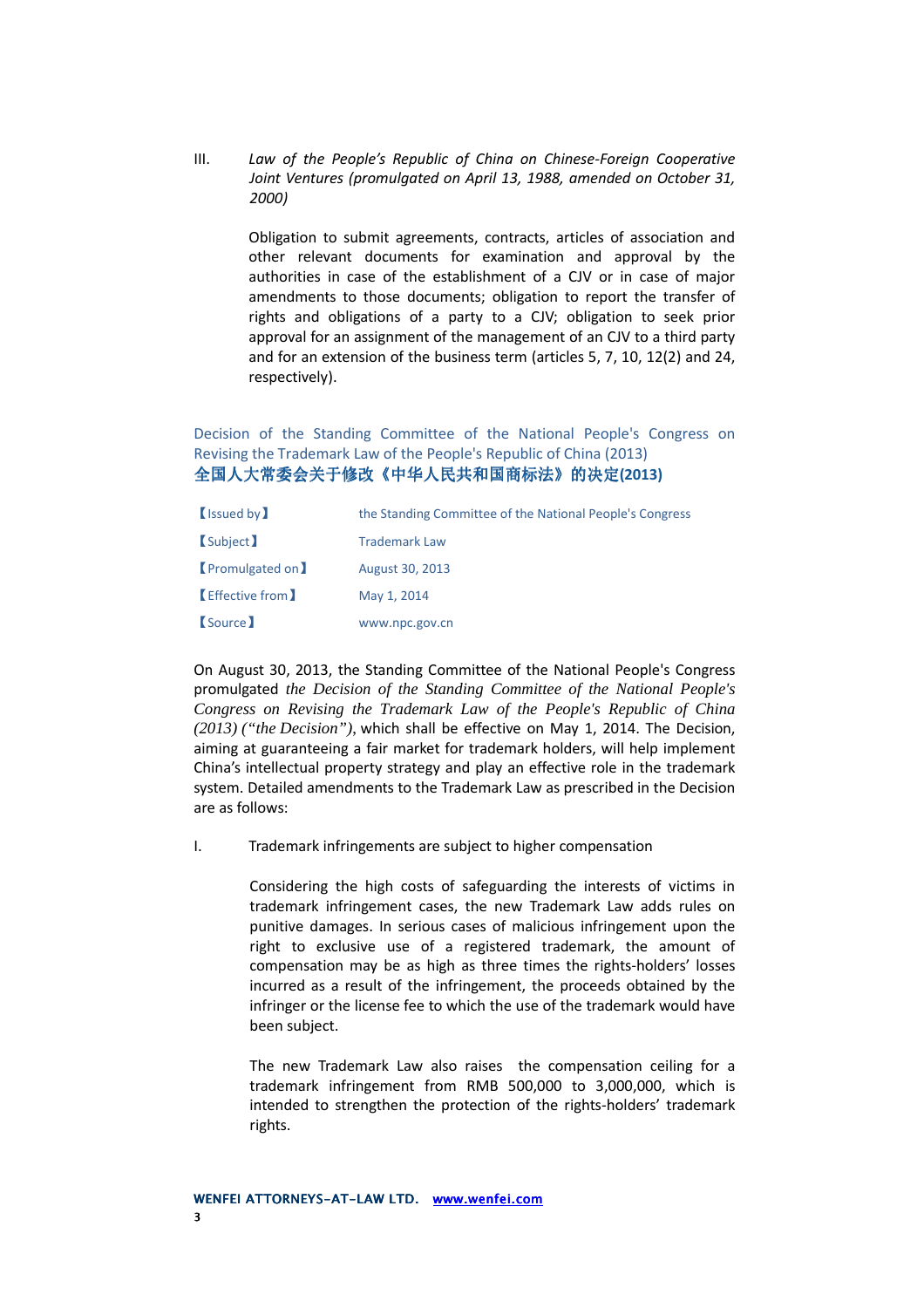II. Protection system for well-known trademarks is clarified

While China enacted comprehensive provisions on trademark protection in 2001 in order to meet the obligations of the Paris Convention, the protection of well-known trademarks has been poorly regulated. As a result, the use of well-known trademarks by Chinese companies to promote their own product sales has been a widespread phenomenon. In order to regulate the protection system for well-known trademarks, the revised Trademark Law states that the recognition of well-known trademarks shall be conducted by the competent authorities on a caseby-case basis, only at the request of a trademark holder in a trademark case.

Furthermore, the use of "well-known trademark"-wording on products, product packaging, vessels, as well as in advertising, exhibitions or other promotional activities is forbidden and subject to a fine of up to RMB 100,000 for each violation. The competent local administration authority may order a rectification.

III. The Decision sets time limits for trademark examination procedures

The 2001 Trademark Law did not stipulate the specific time limits for the relevant authorities to conduct the trademark examination, making the review period last 30 months on average. In the new law, it is stipulated:

- 1. The initial review period of the Trademark Office for a trademark application shall be no more than 9 months, while the examination shall be finished within 12 months if any objection is raised.
- 2. Time limits for the Trademark Review and Adjudication Board's reexamination of the Trademark Office's decisions on rejection of applications or refusal of publication are 9 months, and 12 months for in case of a review a negative decision of the Trademark Office in an opposition case. In special circumstances, the period can be extended by 3-6 months upon the approval of the State Administration for Industry and Commerce.
- 3. Similar rules have been enacted on the publication of trademark invalidation and trademark cancellation.
- IV. More efficient opposition system for trademark registration

Under the current Trademark Law, anyone can oppose a preliminary approved trademark while trademark applications can be timeconsuming as the decisions may be reviewed several times. The revised Trademark Law simplifies the opposition procedure: the Trademark Office may make a final decision directly upon investigation and verification. Moreover, only prior right holders and relevant interested parties are allowed to file oppositions based on the infringement of prior rights  $- a$ limitation which is intended to curb the number of bad-faith trademark oppositions in the future.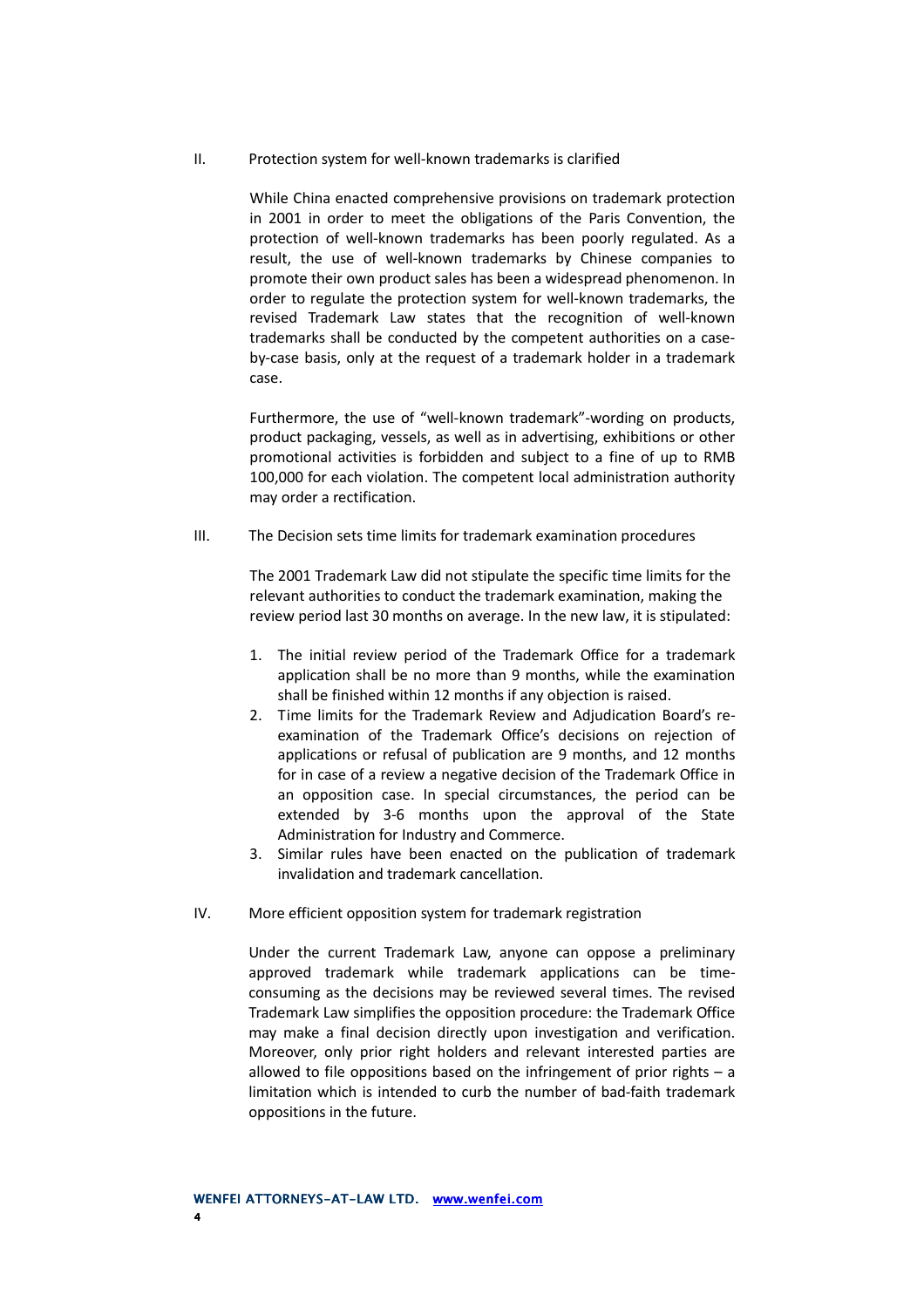V. The new law prevents malicious registrations of trademarks

Rush-registration will be prohibited in the future. Anyone who has contractual, business or other relationships with the prior user of a trademark and is fully aware of the existence of the trademark shall not rush-register such trademark. An action of using others' registered trademarks or well-known trademarks as a trade name of a company, which may mislead the consumers, shall be identified as unfair competition and the Anti-unfair Competition Law shall apply.

VI. Trademark agencies will face fines and bear a bad credit record if they violate the new law

> Trademark agencies shall abide by the principle of good faith and the new law, and have a confidentiality obligation with regard to the business secrets obtained in the agency activities. A trademark agency shall refuse to act on behalf of a client if it is aware of a malicious registration or an infringement on the others' trademark rights by the client. A trademark agency violating the new Trademark Law may be fined up to RMB 100,000 for each violation while the violation is recorded in a credit file system. In serious cases, the business of the agency may be suspended.

VII. Moreover, sound can be registered as a trademark in the future, and an electronic application procedure is added, which will make the application procedure more convenient.

Provisions on Foreign Exchange Administration of Overseas Securities Investment by Qualified Domestic Institutional Investors 合格境内机构投资者境外证券投资外汇管理规定

| (Issued by            | the State Administration of Foreign Exchange |
|-----------------------|----------------------------------------------|
| <b>Subject</b>        | <b>Overseas Securities Investment</b>        |
| <b>Promulgated on</b> | August 21, 2013                              |
| <b>Effective from</b> | August 21, 2013                              |
| <b>Source</b>         | www.safe.gov.cn                              |

*The Provisions on Foreign Exchange Administration of Overseas Securities Investment by Qualified Domestic Institutional Investors (the "Provisions")* were released by The State Administration of Foreign Exchange ("SAFE") on August 21, 2013. With the purpose of simplifying the relevant foreign exchange administration procedures, the Provisions merge and integrate the foreign exchange administration policies for qualified domestic institutional investors.